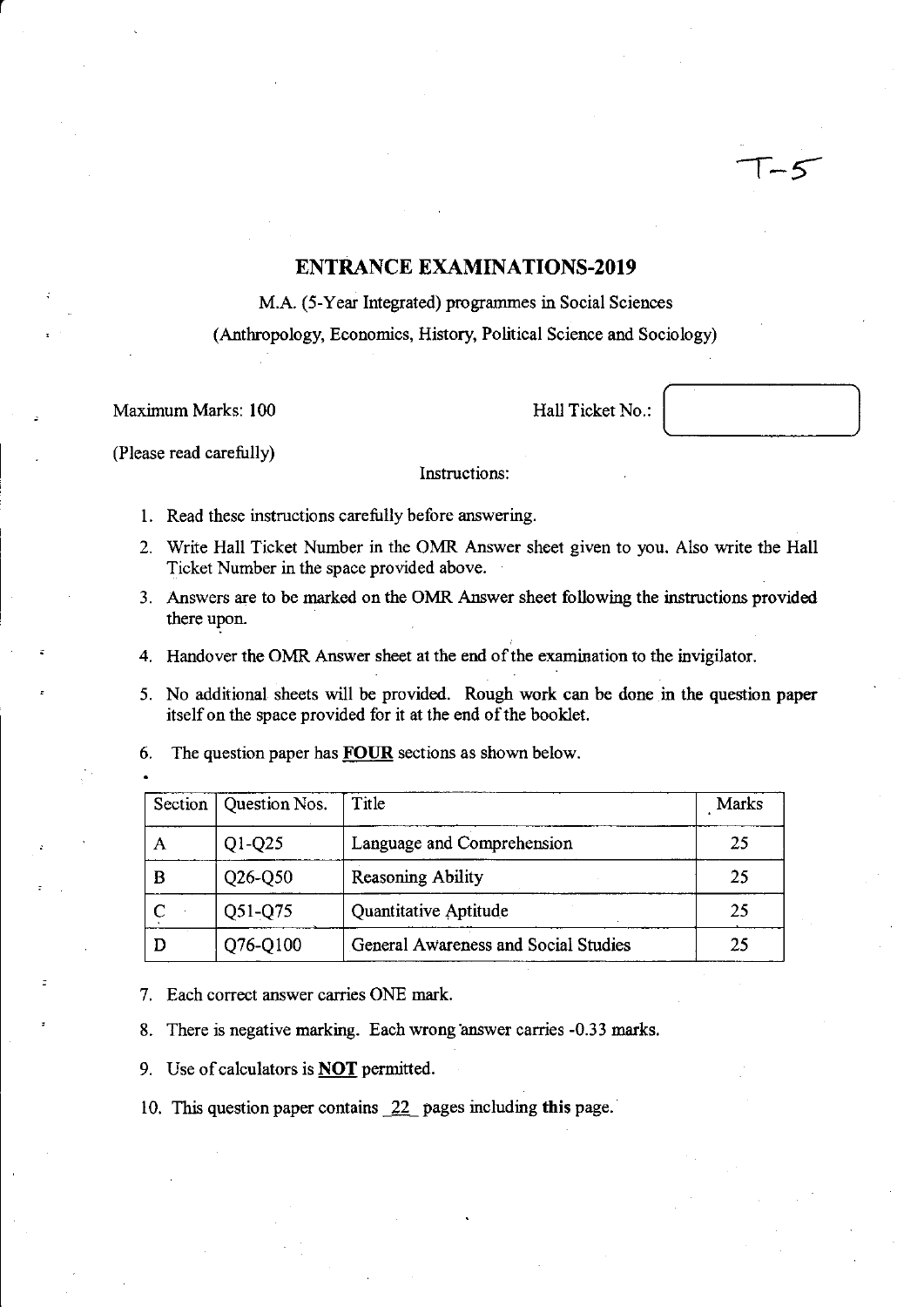### **Section-A Langnage and Comprehension (Questions 1-25)**

Questions in this section (1-25) are based on the passage below. Read it carefully and answer the questions that follow, which is aimed at testing your comprehension skills.

#### **The Passage**

It was a summer afternoon in Cambridge, England, in the late 1920s.A group of university dons, their wives, and some guests were sitting around an outdoor table for afternoon tea. One of the women was insisting that tea tasted different depending upon whether the tea was poured into the milk or whether the milk was poured into the tea. The scientific minds among the men scoffed at this as sheer nonsense. What could be the difference? They could not conceive of any difference in the chemistry of the mixtures that could exist. A thin, short man, with thick glasses and a Vandyke beard beginning to tum gray, pounced on the problem. "Let us test the proposition," he said excitedly. He began to outline an experiment in which the lady who insisted there was a difference would be presented with a sequence of cups of tea, in some of which the milk had been poured into the tea and in others of which the tea had been poured into the milk. I can just hear some of my readers dismissing this effort as a minor bit of summer afternoon fluff. "What difference does it make whether the lady could tell one infusion from another?" they will ask. "There is nothing important or of great scientific merit in this problem," they will sneer. "These great minds should have been putting their immense brain power to something that would benefit mankind."

Unfortunately, whatever non-scientists may think about science and its importance, my experience has been that most scientists engage in their research because they are interested in the results and because they get intellectual excitement out of the work. Seldom do good scientists think about the eventual importance of their work. So it was that sunny summer afternoon in Cambridge. The lady might or might not have been correct about the tea infusion. The fun would be in finding a way to determine if she as right, and, under the direction of the man. with the Vandyke beard, they began to discuss how they might make that determination. Enthusiastically, many of them joined with him in setting up the experiment. Within a few minutes, they were pouring different patterns of infusion in a place where the lady could not see which cup was which. Then, with an air of finality, the man with the Vandyke beard presented her with her first cup. She sipped for a minute and declared that it was one where the milk had been poured into the tea. He noted her response without comment and presented her with the second cup.

#### **The Cooperative Nature of Science**

I heard this story in the late 1960s from a man who had been there that afternoon. He was Hugh Smith, but he published his scientific papers under the name H. Fairfield Smith. When I knew him, he was a professor of statistics at the University of Connecticut, in Storrs. I had received my Ph.D.in statistics from the University of Connecticut two years before. After teaching at the University of Pennsylvania, I had joined the clinical research department at Pfizer Inc., a large pharmaceutical firm. Its research campus in Groton, Connecticut, was about an hour's drive from Storrs. I was dealing with many difficult mathematical problems at Pfizer. I was the only statistician there at that time, and I needed to talk over these problems and my "solutions" to them.

What I had discovered working at Pfizer was that very little scientific research can be done alone. It usually requires a combination of minds. This is because it is so easy to make mistakes.

1 .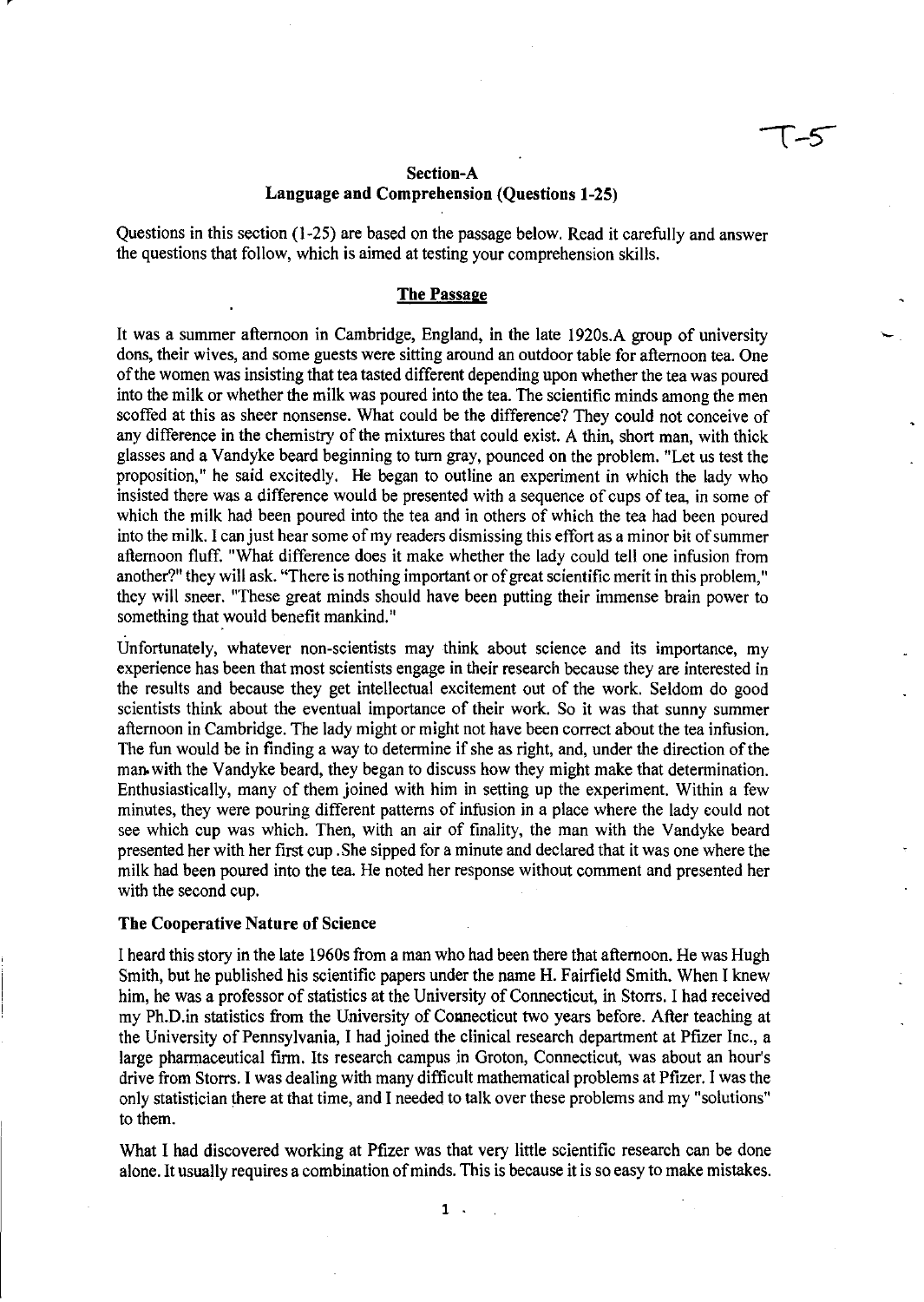When I would propose a mathematical formula as a means of solving a problem, the model would sometimes be inappropriate, or I might have introduced an assumption about the situation that was not true, or the "solution" I found might have been derived from the wrong branch of an equation, or I might even have made a mistake in arithmetic.

 $\tau$ -5

Whenever I would visit the university at Storrs to talk things over with Professor Smith, or whenever I would sit around and discuss problems with the chemists or pharmacologists at Pfizer, the problems I brought out would usually be welcomed. They would greet these discussions with enthusiasm and interest. What makes most scientists interested in their work is usually the excitement of working on a problem. They look forward to the interactions with others as they examine a problem and try to understand it

#### The Design of Experiments

And so it was that summer afternoon in Cambridge. The man with the Vandyke beard was Ronald Aylmer Fisher, who was in his late thirties at the time. He would later be knighted Sir Ronald Fisher. In 1935, he wrote a book entitled The Design of Experiments, and he described the experiment of the lady tasting tea in the second chapter of that book. In his book, Fisher discusses the lady and her belief as a hypothetical problem. He considers the various ways in which an experiment might be designed to determine if she could tell the difference. The problem in designing the experiment is that, if she is given a single cup of tea, she has a 50 percent chance of guessing correctly which infusion was used, even if she cannot tell the difference. If she is given two cups of tea, she still might guess correctly. In fact, if she knew that the two cups of tea were each made with a different infusion, one guess could be completely right (or completely wrong).

Similarly, even if she could tell the difference, there is some chance that she might have made a mistake, that one of the cups was not mixed as well or that the infusion was made when the tea was not hot enough. She might be presented with a series of ten cups and correctly identify only nine of them, even if she could tell the difference.

In his book, Fisher discusses the various possible outcomes of such an experiment. He .describes how to decide how many cups should be presented and in what order and how much to tell the lady about the order of presentations. He works out the probabilities of different outcomes, depending upon whether the lady is or is not correct. Nowhere in this discussion does he indicate that such an experiment was ever run. Nor does he describe the out-come of an actual experiment.

The book on experimental design by Fisher was an important element in a revolution that swept through all fields of science in the first half of the twentieth century. Long before Fisher came on the scene, scientific experiments had been performed for hundreds of years. In the later part of the sixteenth century, the English physician William Harvey experimented with animals, blocking the flow of blood in different veins and arteries, trying to trace the circulation of blood as it flowed from the heart to the lungs, back to the heart, out to the body, and back to the heart again.

Fisher did not discover experimentation as a means of increasing knowledge. Until Fisher, experiments were idiosyncratic to each scientist. Good scientists would be able to construct experiments that produced new knowledge. Lesser scientists would often engage in "experimentation" that accumulated much data but was useless for increasing knowledge. An example of this can be seen in the many inconclusive attempts that were made during the late nineteenth century to measure the speed of light. It was not until the American physicist Albert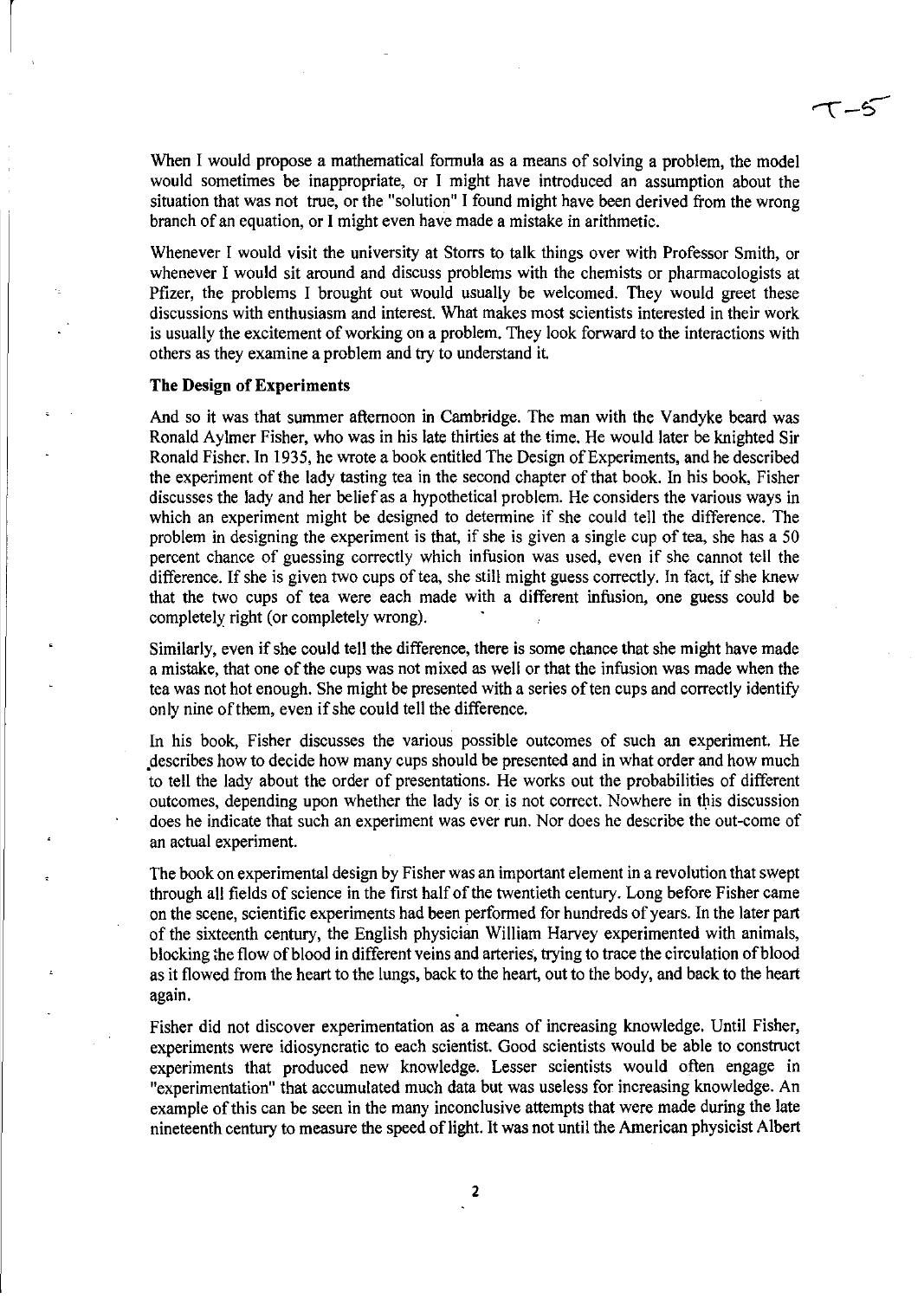Michelson constructed a highly sophisticated series of experiments with light and mirrors that the first good estimates were made.

Source: David Salsburg, The Lady Tasting Tea: How Statistics Revolutionized Science in the Twentieth Century, (New York: Holt Paperbacks, 2001) pp.I-5

### Answer the following questions based on the above passage:

1. Where was the afternoon tea event described in passage happening?

- A. Connecticut
- B. Oxford

r

- C. Cambridge
- D. Harvard

2. Which beverage were they discussing about?

- A.Mocha
- B.Tea
- C.Latte
- D. Cappuccino

3. What was the proposition the lady was making?

- A. That Tea would taste different with milk
- B. That milk would taste different with tea

C. Both of the above

D. None of the above

4. How did the scientific minds react to a proposition on tea tasting differently?

A. They think deeply about it

- B. They scoffed at it
- C. They try to taste and see the difference

D. They discuss about it

5. What did the thin, short man with Vandyke beard do when the lady spoke about the difference in Tea tasting?

A. He scoffed at it B. He pounced on the problem C. He started discussion D. He was calm

6. How was the difference in tea tasting to be tested by the thin and short man with Vandyke beard?

A. By discussion B. By experimentation C. By reference D. By philosophical analysis

3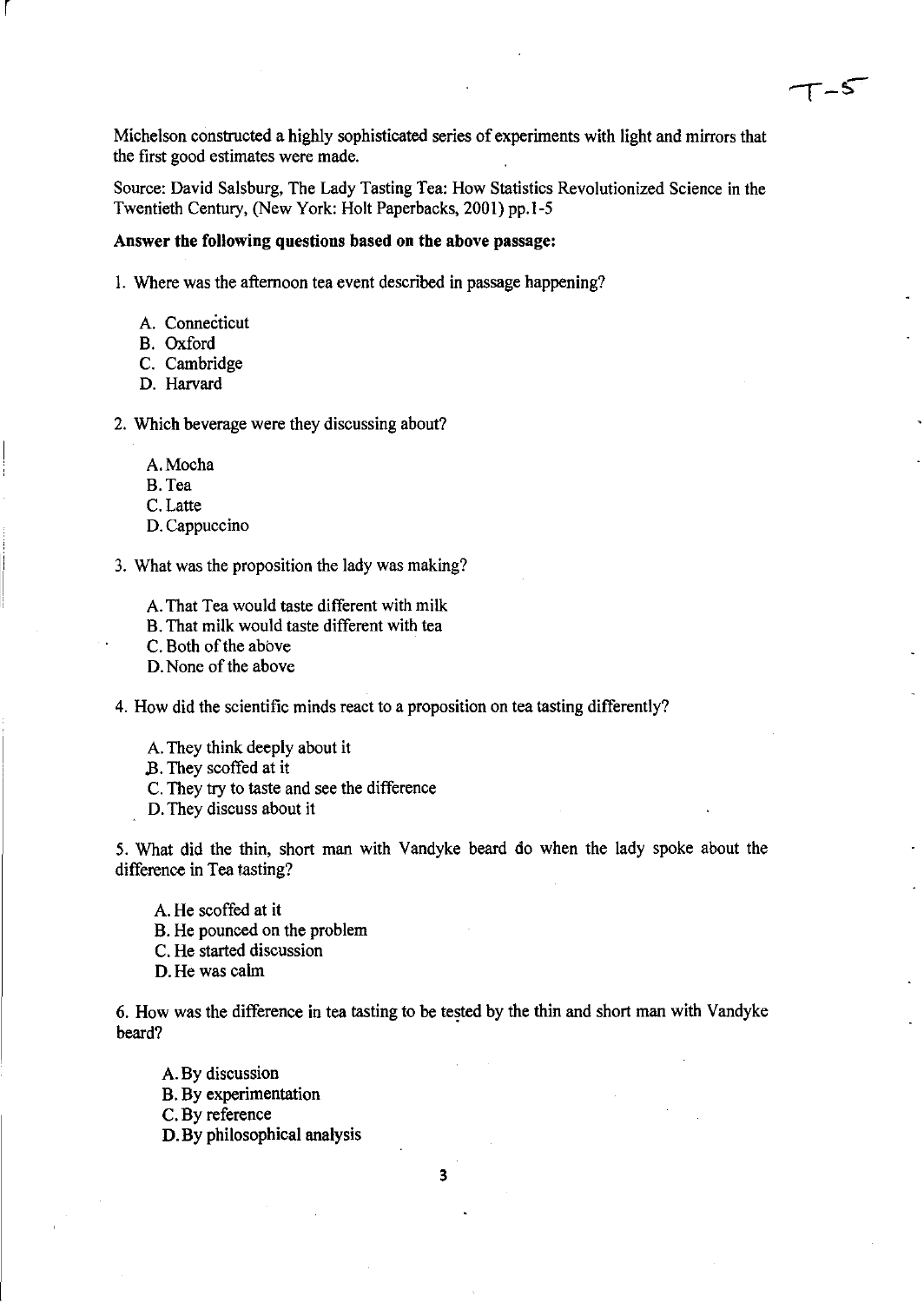- 7. Why do scientists engage in research?
	- A. Because they are interested in the results
	- B. Because it is just their job
	- C. Because they have no choice
	- D. Because they are a group with that objective
- 8. What do scientists get out of research and results?
	- A. They get funds and grants
	- B. They get intellectual excitement
	- C. They get salary
	- D. They get awards and prizes
- 9. What was the scientist doing when the lady was presented with different Combinations?

ک – آ

- A. He was noting the response without comment
- B. He was indifferent and disinterested
- C. He was excited and serious
- D. He was busy having his tea

10. Who spoke to the author about the experiment of lady tasting tea?

- A. David Salsburg
- B. H. Fairfield Smith
- C. RA Fisher
- D. William Harvey

II. Where was the author working as statistician?

- A. University of Connecticut
- B. Pfizer Inc.

C. Cambridge

- D. University of Pennsylvania
- 12. What did the author discover about 'science' during his work?

A. Very little scientific work can be done alone

- B. Scientific work requires combination of minds
- C. It is easy to make mistakes in scientific research
- D. All of the above

13. What was the name of the man with Vandyke beard?

- A. William Harvey
- B. Hugh Smith
- C. Ronald A Fisher
- D. None of the above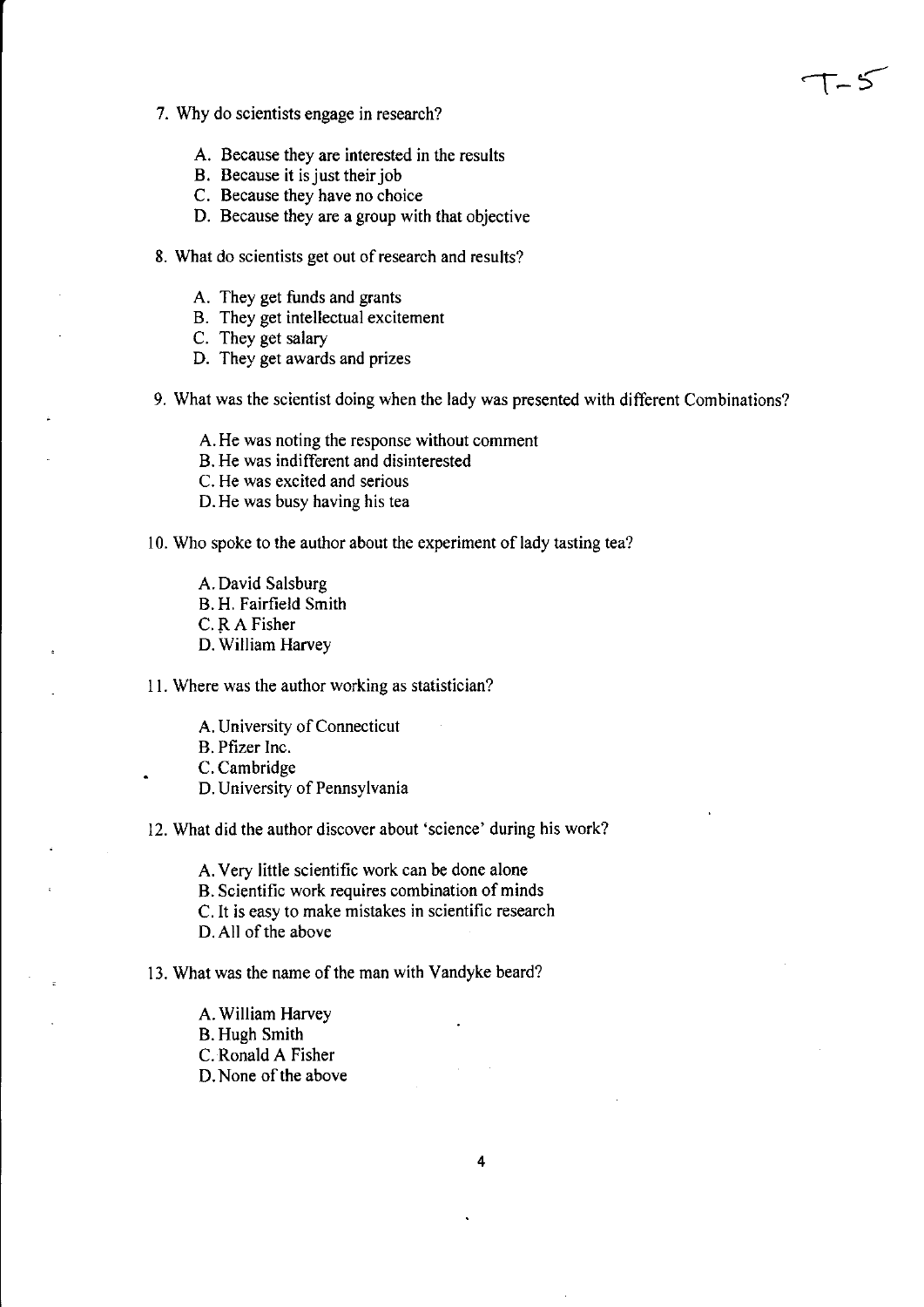14. In which book was the Lady tasting tea discussed?

A. The Design of Experiments B. Statistics C. The Design of Experimentation D. Basic Mathematics

IS. What is the chance of the lady guessing the tea correctly with a single cup?

A.IOO% B.50% C.90% D.80%

16. If the lady would be given two cups of tea infusion, what are the chances of her guessing?

しと

- A. She might not be able to guess both
- B. She might guess both correctly

C. One guess could be completely right or completely wrong

D. One cannot say

17. How was work done in the scientific field before Fisher wrote his book?

- A. There were no experiments in science
- B. There were Scientific experiments for knowledge
- C. Experiments were rare
- D. None of the above

18. Who was William Harvey?

- A. A Physicist
- B. A Statistician
- C. A Mathematician
- D.A Chemist

19. What was William Harvey experimenting on?

- A. Blood composition B. Blood Circulation C. Blood colour D. Blood smell
- 20. Until Fisher started designing experiments, what was the nature of experiments by scientists?
	- A. Experiments were in laboratories
	- B. Experiments were idiosyncratic to each scientist.
	- C. Experiments did not succeed always
	- D. Experiments were irrelevant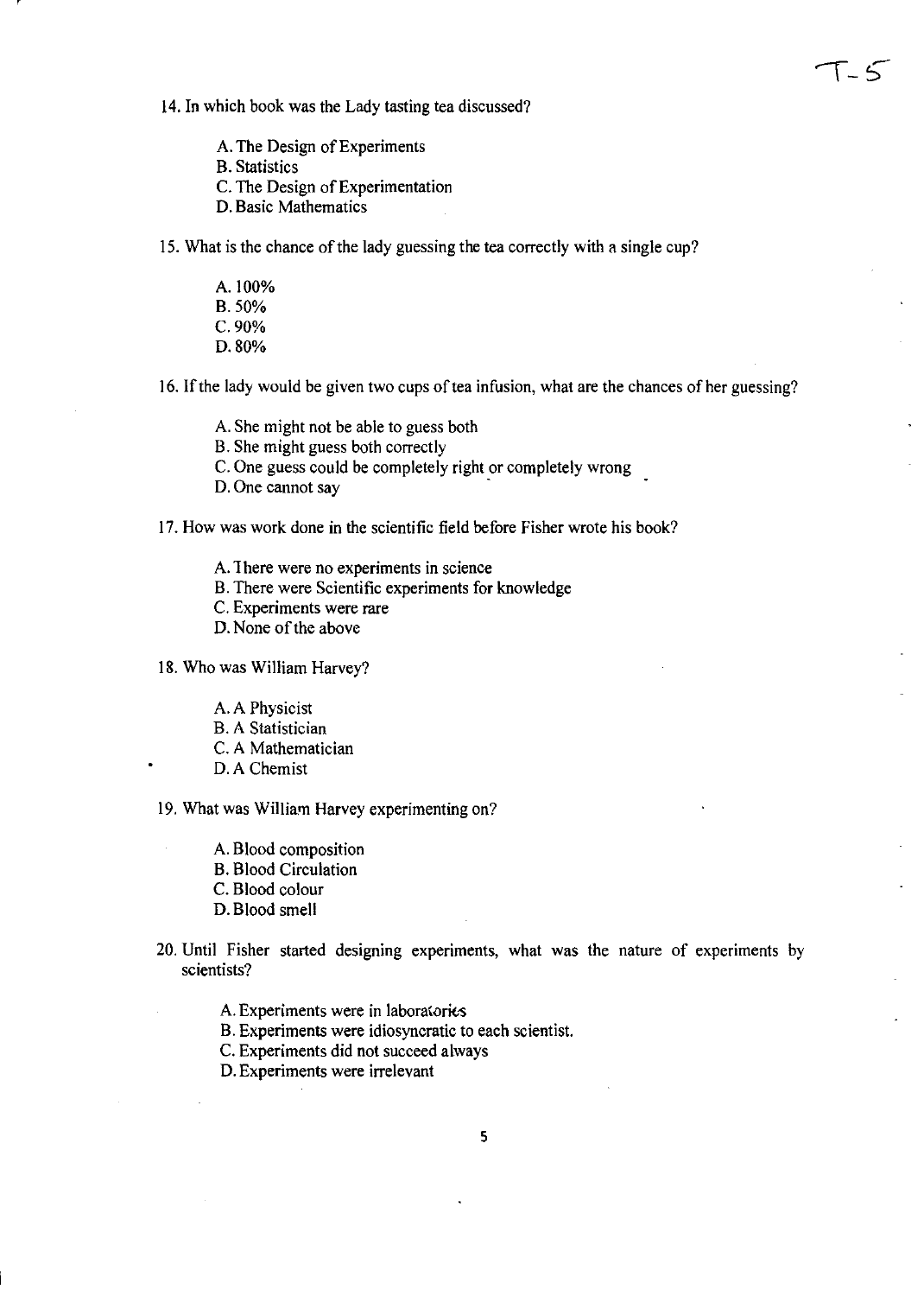21. What was the result of experiments by good scientists according to the author?

 $T-5$ 

- A. They were always successful
- B. They were earning a lot of money
- C. They were given many prestigious awards
- D. They produced new knowledge
- 22. What was the result of work done by lesser scientists according to the author?
	- A. They were working harder in laboratories
	- B. There was accumulation of data but not knowledge
	- C. They were not so successful
	- D. They were having a difficult time
- 23. Which example did the author give for "experimentation"?
	- A. Understanding blood Circulatory system
	- B. Equations in Mathematics and statistics
	- C. None of the above
	- D. Calculating Speed of light
- 24. Who was the scientist who made some successful attempts for estimating speed of light?
	- A. Hugh Smith
	- B. William Harvey
	- C. Albert Michelson
	- D. Ronald Fisher
- 25. Which of the following is Pfizer Inc. ?
	- A. Company owned by Ronald Fisher
	- B. Pharmaceutical company
	- C. Shopping Centre
	- D. Defence laboratory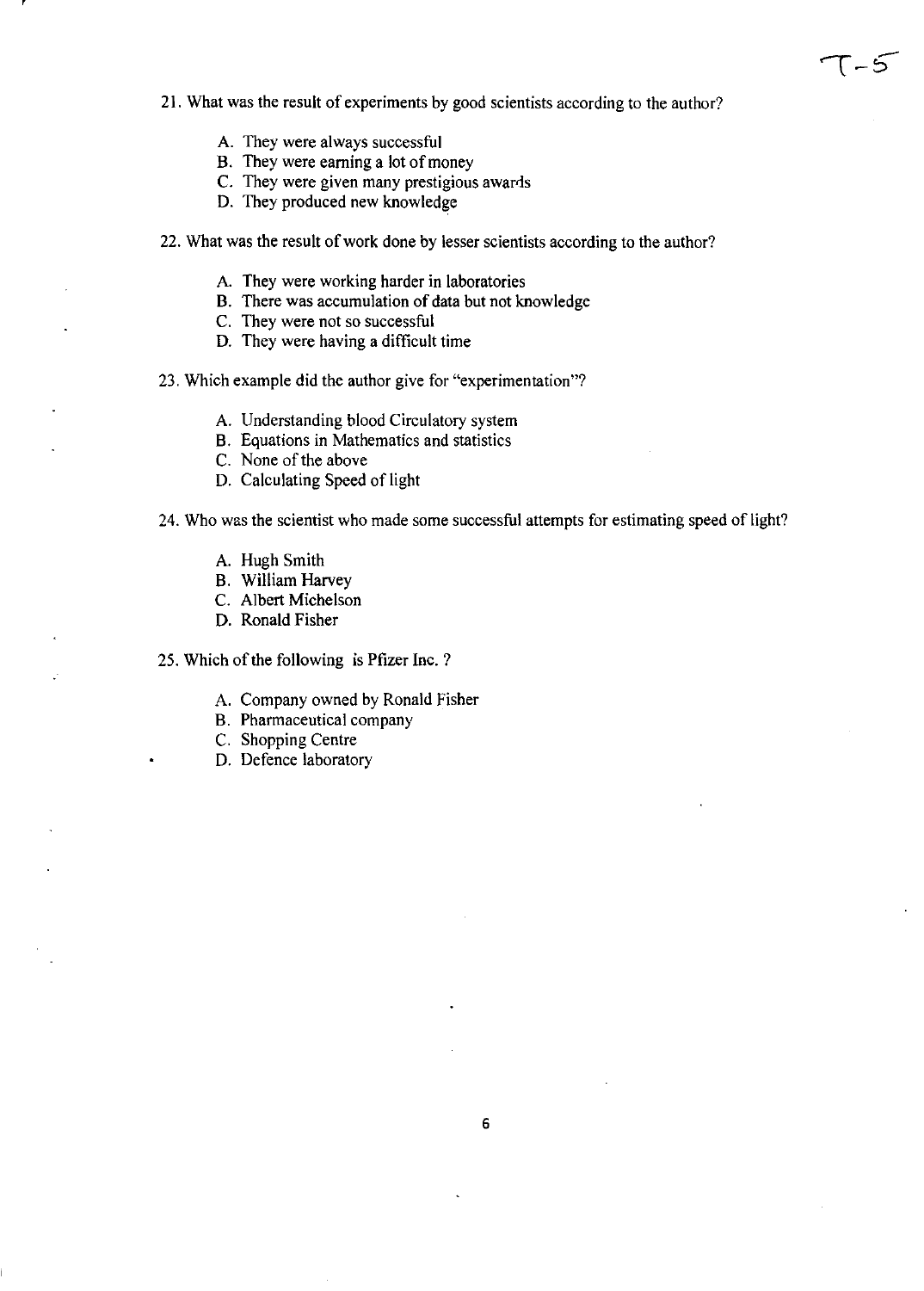## Section-B Reasoning Ability (Questions 26-50)

26. Tick the number that will come next in the series: 4, 6, 12, 14, 28,  $30$  (...)

- A. 60
- B. 32
- C. 58
- D.48

27. If GIVE is coded as 5137 and BAT is coded as 924, how is GATE coded?

- A. 7924
- B. 5124
- C. 5247
- D. 9214

28. If CRICKET is related to BAT then BADMINTON is related to?

- A. Shuttle
- B. Ball
- C. Net
- D. Racket

29. Select the word that can be formed from the given letters of the word REHEARSAL

- A. Rarely
- B. Earlier
- C. Hearse
- D. Serial

30. Rakesh, Suman and Prakash are siblings. Rakesh has two boys; Suman has two girls and Prakash has one boy and one girl. What is the relationship between Suman's children and Rakesh?

- A. Father- Child
- B. Uncle- Nephew
- C. Uncle-Niece
- D. Daughter- Father

31. ACEG: JLNP::BDFH. Find the missing alphabet sequence

- A. KMOQ
- B. KLOR
- C. KMPQ
- D. BEFI

7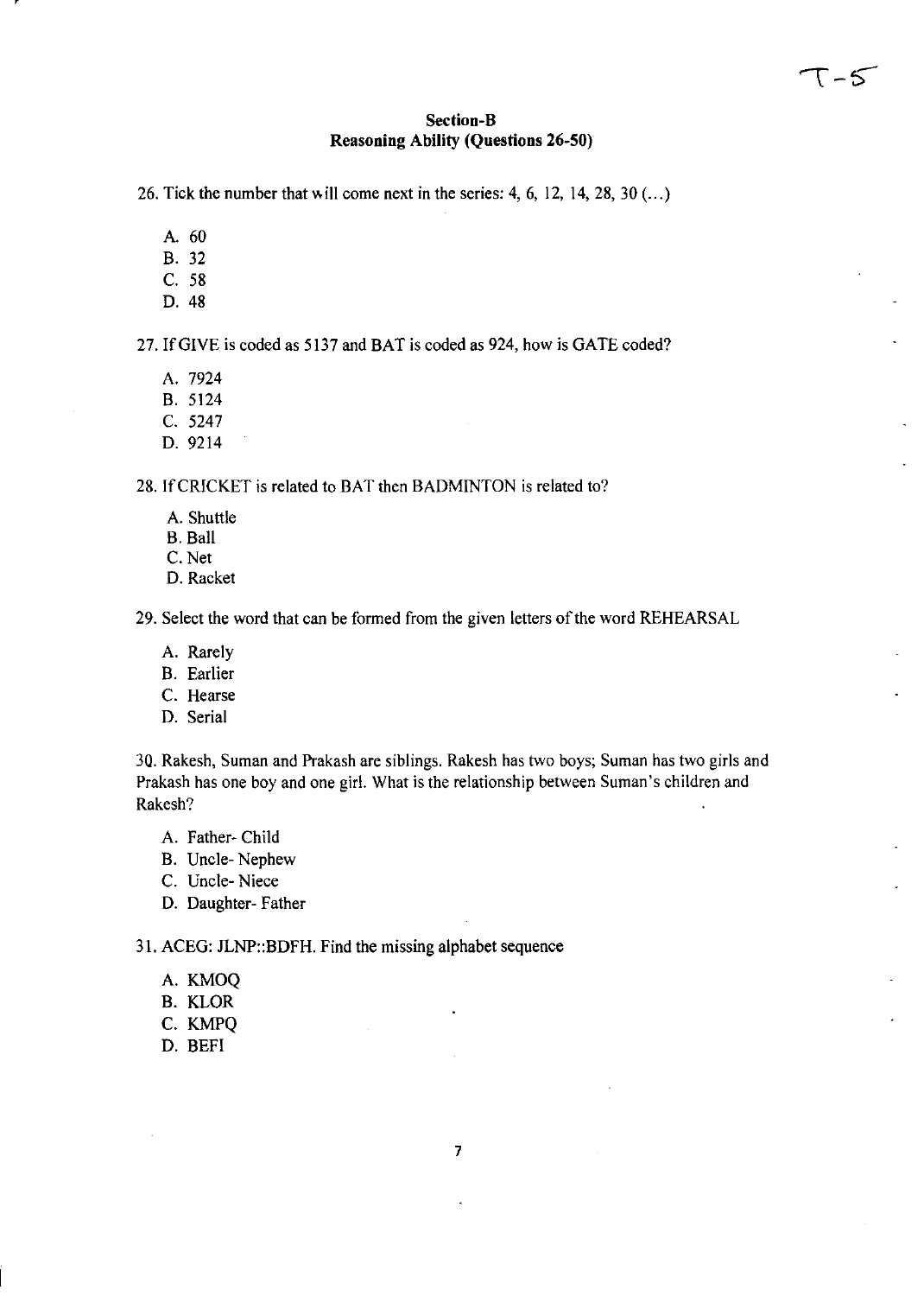32. Choose the pair, which is NOT matching.

- A. East Timor Asia
- B. Chile South America
- C. Moldova Europe
- D. Mauritius  $-$  Asia

33. Priya scored more than Rakesh. Ganga scored as much as Deepesh. Laya scored less than Madhavi. Rakesh scored more than Ganga. Madhavi scored less than Deepesh. Who scored the lowest?

-5

A. Madhavi

B. Ganga

r

C. Laya

D. Rakesh

34. In the series given below which of the following number is suitable to fill the blank.

846: 624:: 774: ----

- A. 331 B. 263 C. 467 D. 552
- 35. Abdul stands in a line. There are 6 people to his left and 5 people to his right. How many
- people are there totally in the line?
	- A. 13
	- B. 10
	- C. **II**
	- D. 12

36. A, B and C are intelligent, A, D and E are laborious and D, C and E are honest, and A, B, and E are ambitious. Which of the following are not honest?

A. A and B B. CandA

C. A and D

D. C, A and B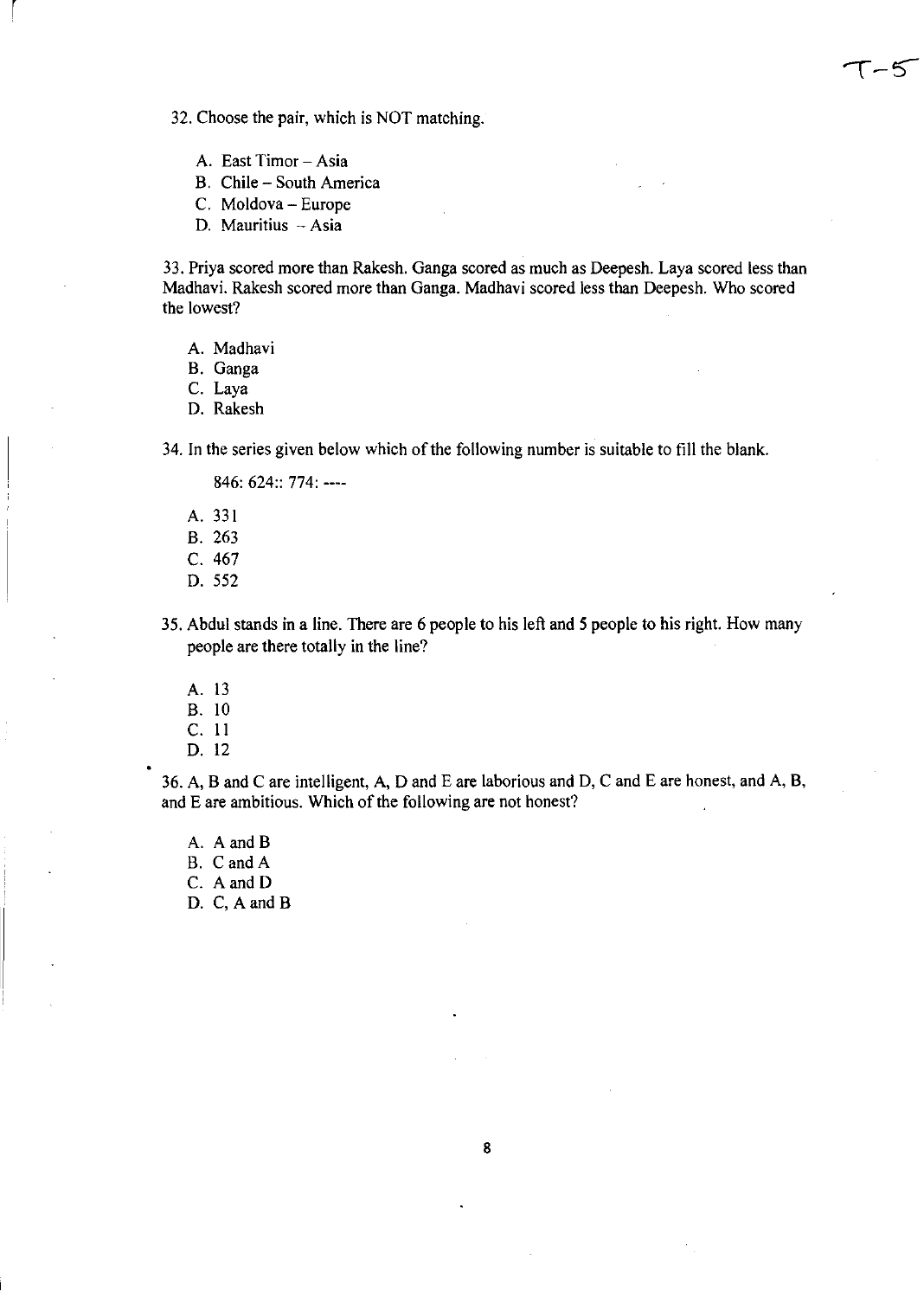37. Identify a suitable image for box D, from the boxes 1,2,3,4.



T-5

A. I

l,

- B.2
- C.3
- D.4

38. Which of the following is different from the other three

- A. Peacock
- B. Bat
- C. Vulture
- D. Crow

39. Which of the following is the odd man out?

- A. Bhutan: Thimpu
- B. Nepal: Kathmandu
- C. Tibet: Lhasa
- D. Mongolia: Ulan Bator

40. If Amar is faster than Akbar and Antony, Akbar is faster than Ram, but slower than Antony, then who is the slowest?

- A. Amar
- B. Antony
- *t.* Ram
- D. Akbar

41. Train to Chennai leaves once every 5 Hours. At the information counter I learnt that the train just left 25 minutes before. If the Time Is 10: 45 A.M., now What is The Time For The Next train?

- A. 2: 20 a.m.
- B. 3: 30a.m.
- C. 3: 55 p.m.
- D. 3: 20 p.m.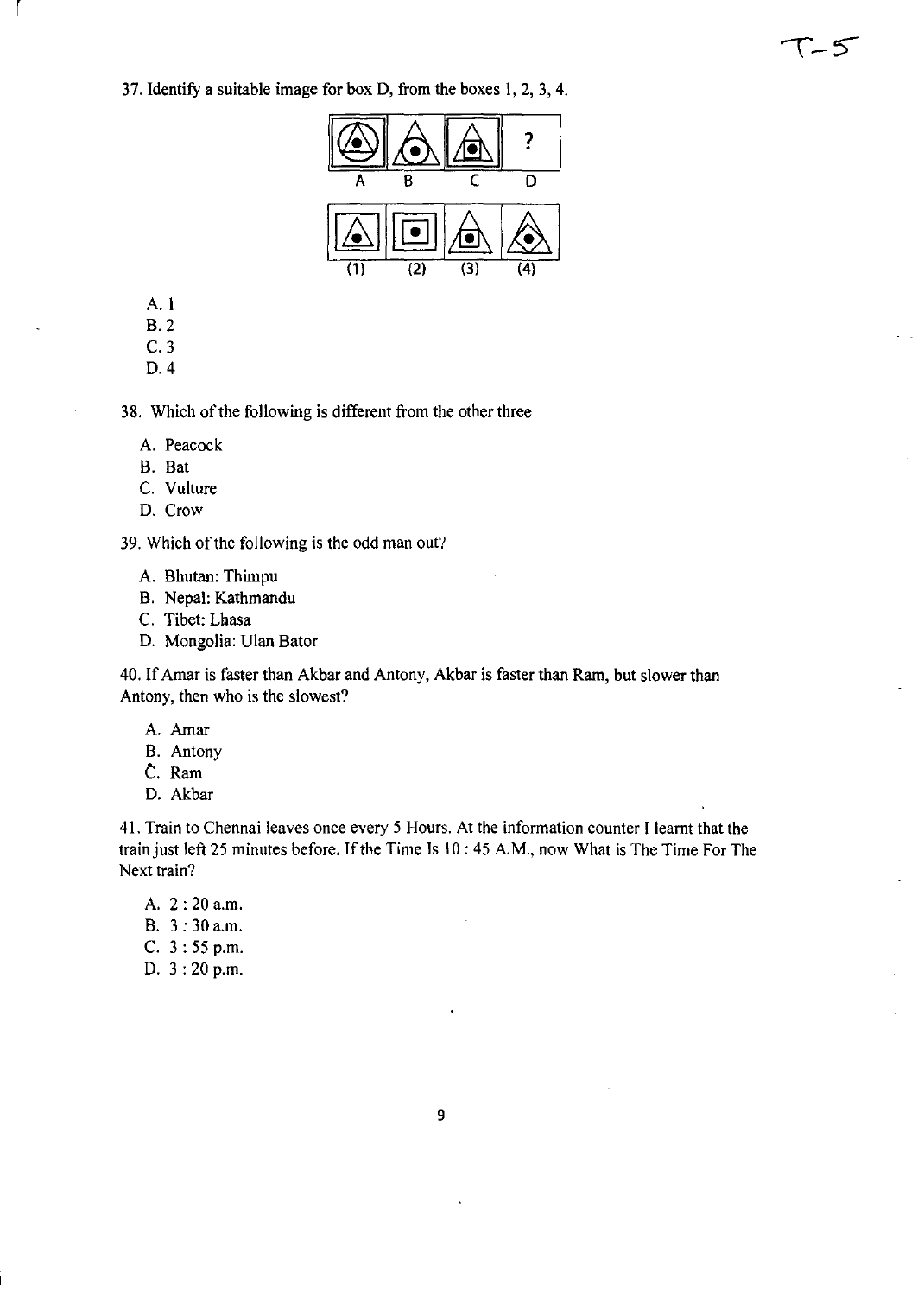42. Statements: All lions are tigers. No zebra is a tiger. Conclusions: A. No zebra is a lion. B. some tigers are lions

 $\sqrt{5}$ 

A. Only conclusion A follows

B. Only conclusion B follows

C. Both conclusions follow

D. Neither of the two conclusions follows

43. M is N's sister. R is N's mother. S is R's father. T is S's mother. Then, how is A related to S?

A. grandfather

B. grandmother

C. daughter

D. granddaughter

44. Orography is the study of:

A. Reality

- B. Moon
- C. Mountains
- D. Blood

45. United States of America: Congress:: Iran : ?

A. Althing

B. Storting

C. Cortes

D. Majlis

46. If ROSE is coded as 6821, CHAIR is coded as 73456, PREACH is coded as 961473, what is the code for SEARCH?

A. 246172 B. 214673 C. 214672 D. 214475

47. Bhavya scored more than Saket. Maria scored as much as Priyanka. Geeta scored less than Samhita. Saket scored more than Maria. Samhita scored less than Priyanka. Who scored the lowest?

A. Geeta

B. Samhita

C. Maria

D. Saket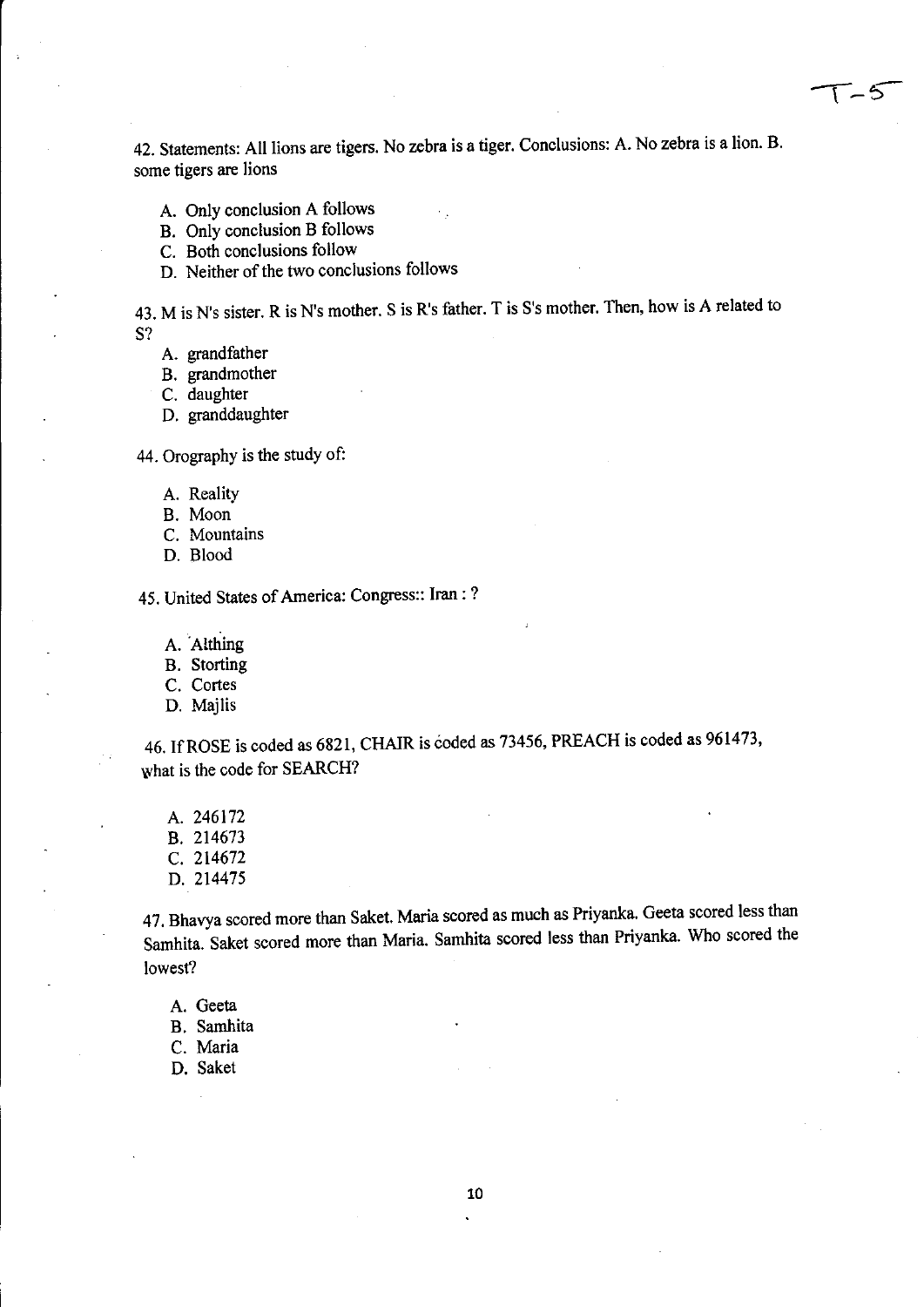$T - 5$ 

48. If – means X, X means +, + means + and + means –, then what will be the value of 40 X  $12 + 3 - 6 \div 60?$ 

A. 4

B. 16 C. 44

D. 47

49. Rajesh started from a point in city center and travelled towards south for 5 k.m. Then, he turned right and travelled for 2 k.m. He turned right again and travelled 5 k.m. Then, he turned left and travelled 5 k.m. How far was he from the point A?

A.5k.m B.7k.m C. 10 k.m 0.15 k.m

50. Vijaya is 18th from either end of a row of girls? How many girls are there in that row?

A. 26 B.32 C.24 D.35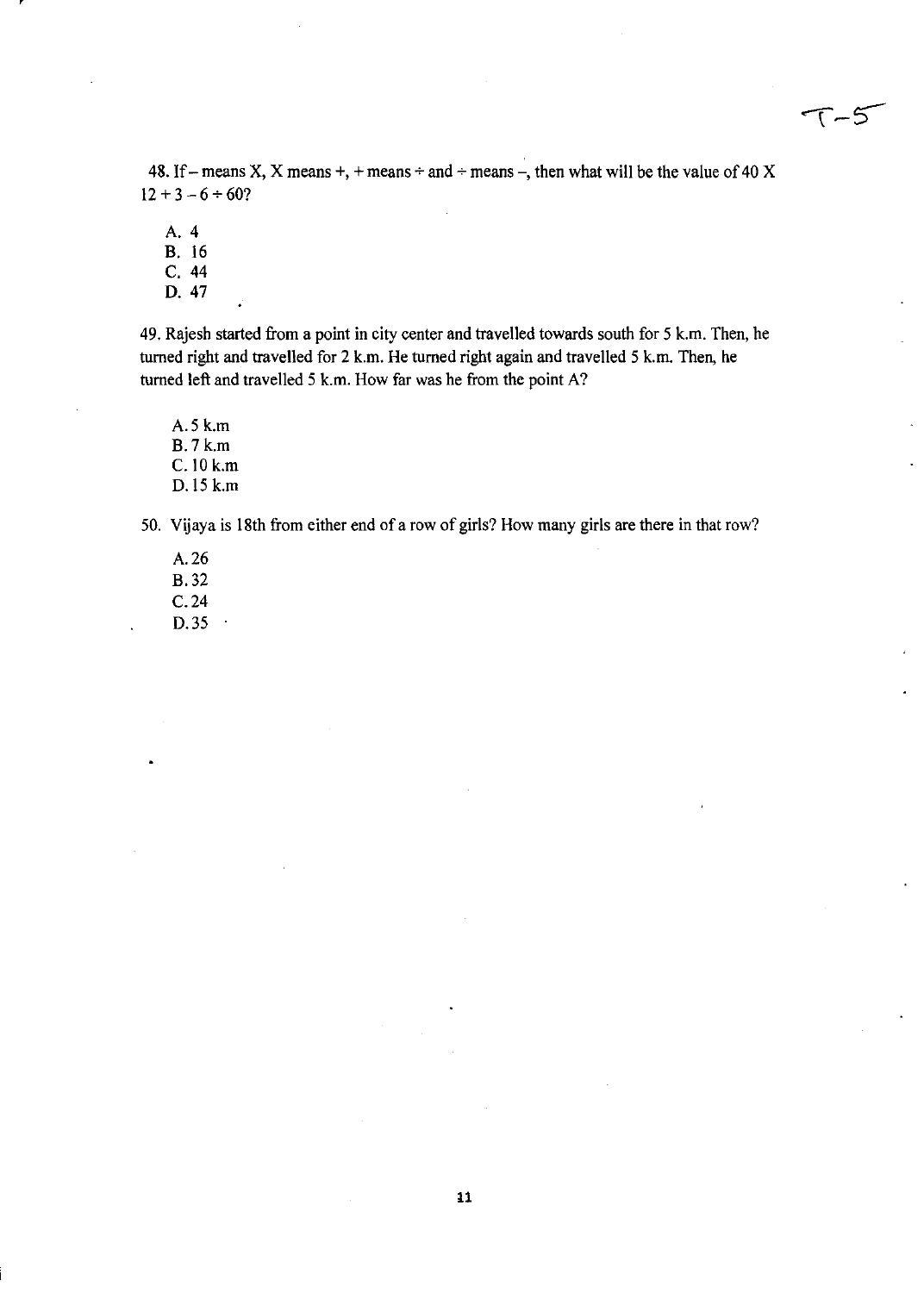## Section-C Quantitative Aptitude (Questions 51-75)

51. A shopkeeper sold two watches for 425 each, gaining 10% on one and losing 10% on the other. Then he

- A. Neither gains nor loss
- B. Gains 1%

i.

- C. Loses 1%
- D. None of these

52. A can do a job in 20 days, B in 30 days and C in 60 days. If A is helped on every 3 rd day by B and C, then in how many days, the job is finished?

- A. 12 days
- B. 15 days
- C. 20 days
- D. 10 days

53. If the cost of the book worth '50 is increased by '25, the rate of increase is

- A.25%
- B.20%
- C.50%
- D. 10%

54. Iftwo lines are intersected by a transversal, then each pair of corresponding angles so formed is  $-$ 

- A. Equal
- B. Complementary
- C. Supplementary
- D. None of these

55. If one angle of a triangle is equal to the sum of the other two then triangle is  $-$ 

- A. Acute triangle
- B. Obtuse triangle
- C. Right triangle
- D. None

56. Two diagonals of a parallelogram are equal and perpendicular to each other then it is

- A. Rectangle
- B. Rhombus
- C. Trapezium
- D. Square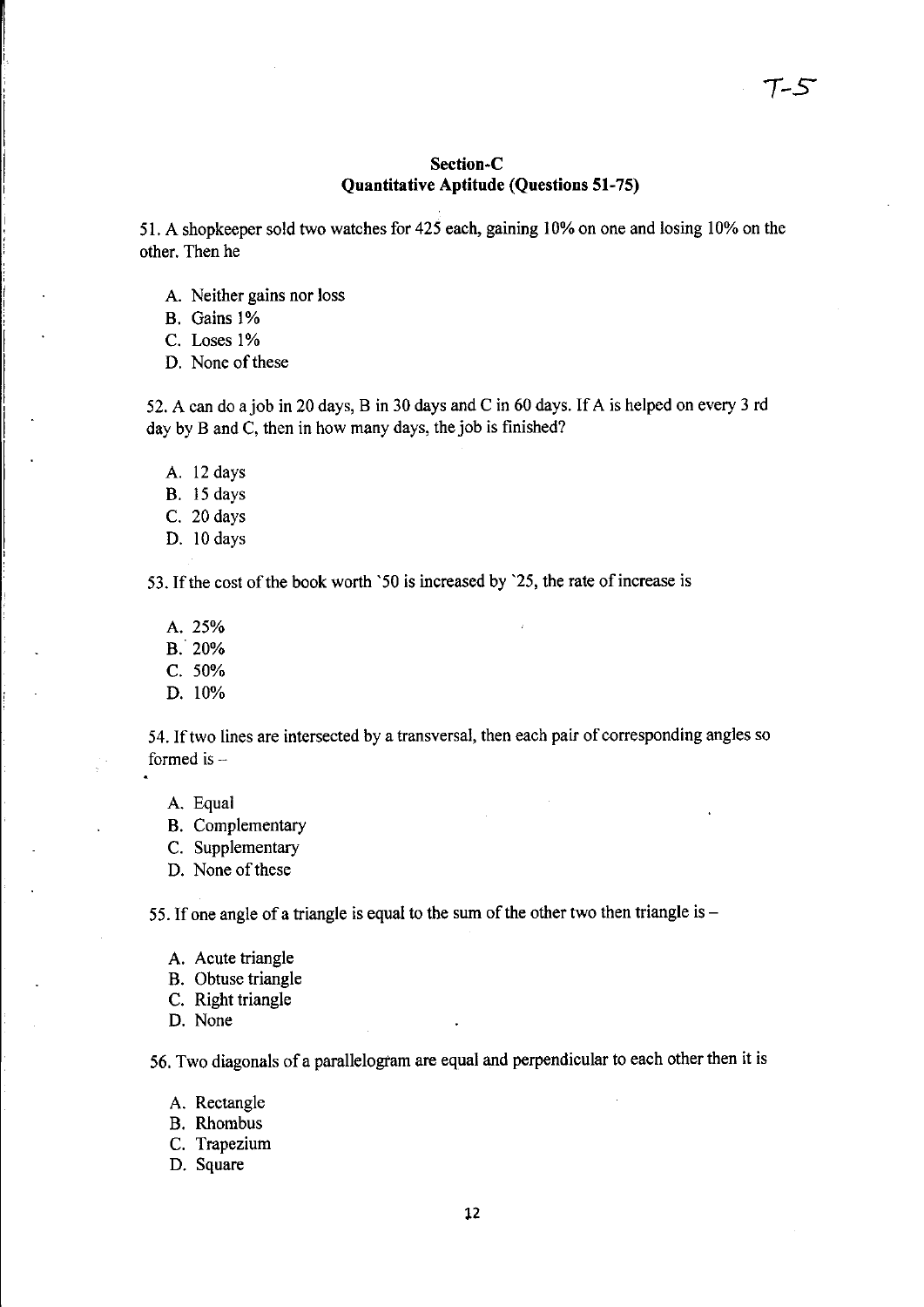57. How many spherical ball can be made out of a solid cube of lead whose edge is 44 cm, each ball being 4 cm. in diameter?

A. 2451 B. 2541 C. 1254 D. 1452

58. Find the compounded ratio of 3:4, 13:9, 5:26 and 15:2

A. *25/18*  B. *25/16*  C. *16/25*  D. *18/25* 

59. How many different salads can be made from cucumber, tomato, onion, carrot and radish?

- A. 29
- B. 30
- C. 31
- D.32

60. Pointing to Ashok, Anita said, his mother is the only daughter of my mother. How is Anita related to Ashok?

- A. Sister
- B. Aunty

• C. Mother

D. Grand Mother

61. Junaid and Ashish can do a piece of work in 12 days, Ashish and Ali in 15 days, Junaid and Ali in 20 days. In how many days will they fmish it together?

- A. 8 days
- B. 10days
- C. 15 days
- D. 16 days

62. Five years ago the average age of a family of 3 members was 27 years. A new child member has been added in this family. The average age of the family is 25 years today. What is the present age of the child?

- A. 5 years
- B. 4 years
- C. 3 years
- D. 2 years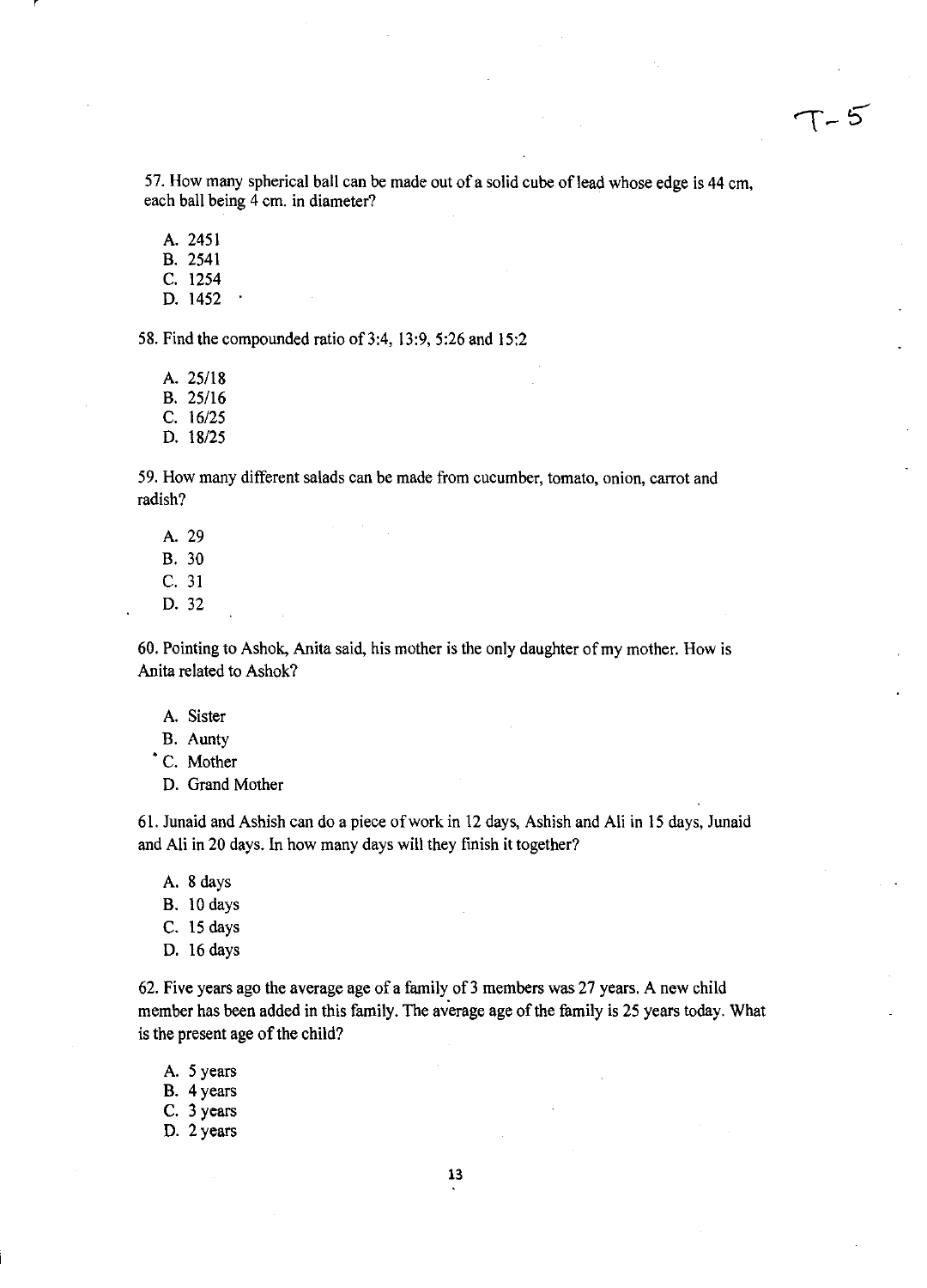$T - 5$ 

63. In a garden, 20% of the plants are Rose and 50% of the rest are Marigold. If the remaining 900 plants are Jasmine, then how many total plants are there in the garden?

A. 2250

B. 2520

C. 1530

D. 1350

64. The sides of a rectangle are in the ratio of 4:3 and its area is 972 sq.m. What is the perimeter of the rectangle?

A. 119 m

B. 120m

C. 126m

D. 136m

65. The value of the determinant of the following matrix is:

|             | 2                              | $\mathbf{1}$ | 3 |
|-------------|--------------------------------|--------------|---|
|             |                                | 5            | 6 |
|             |                                | 8            | q |
|             |                                |              |   |
| A.          | 19                             |              |   |
| <b>B.</b>   | 19<br>$\overline{\phantom{0}}$ |              |   |
| C,          | 9                              |              |   |
| $\mathbf D$ |                                |              |   |

66. Find the wrong number in this series: 4, 6, 12, IS, 36, 72, lOS

A. lOS B.72 C. 36  $\cdot$  D. 6

67. A man rows downstream 30 km and upstream IS km, taking 5 hours each time. What is the velocity of current?

A. 1.2 kmph B. 3.6 kmph C. 4.S kmph

D. 9.6 kmph

68. By selling a radio for  $\bar{\tau}$  144, a man loses 10%. At what price should he sell it to gain 10%?

A. 90 B. 110 C. 145 D. 176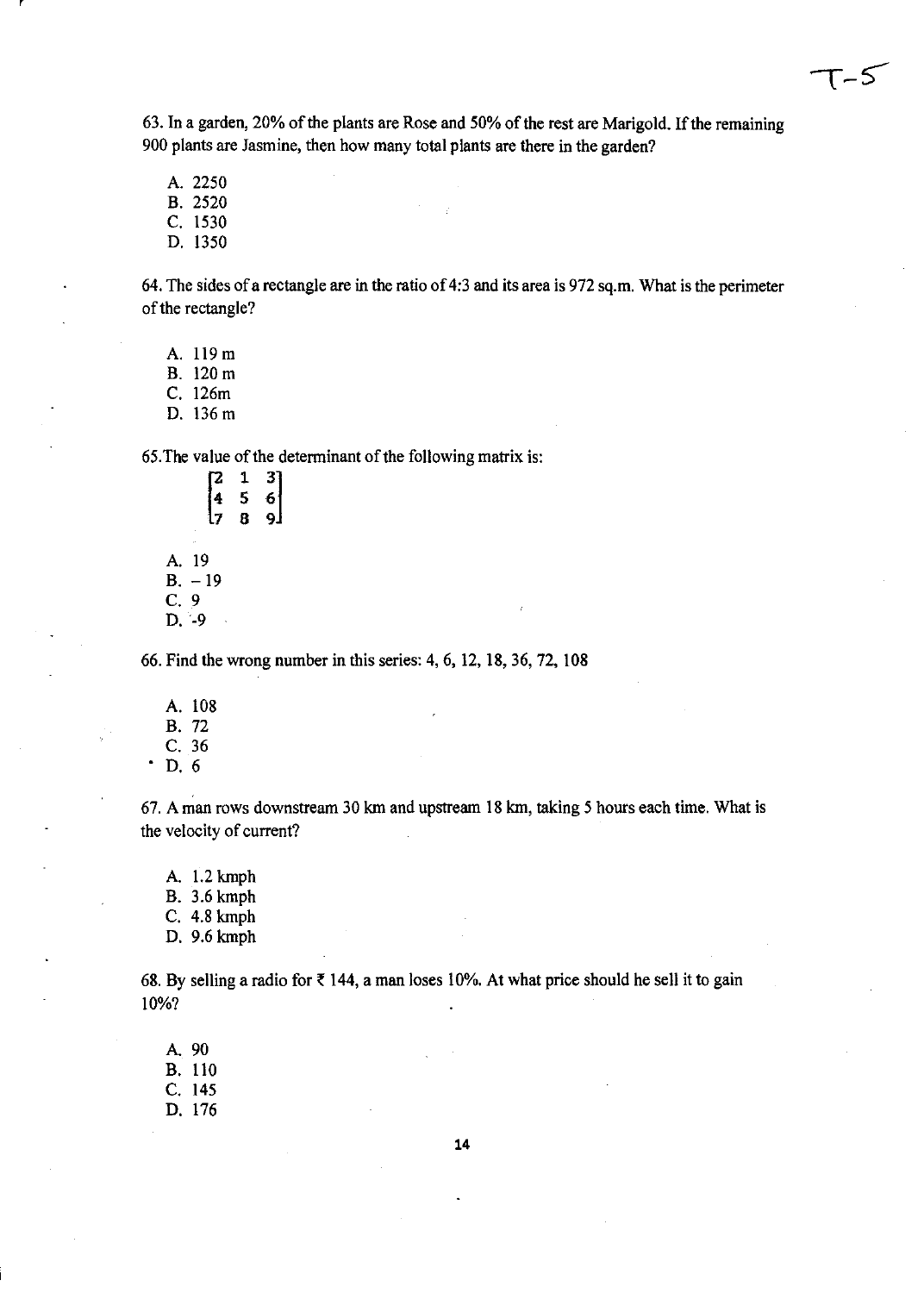69. Simon's date of birth is 29<sup>th</sup> May, 1991. What was the day of the week?

A. Tuesday

r

B. Friday

C. Wednesday

D. Sunday

70. A man buys  $\text{\textless}20$  shares paying 9% dividend. The man wants to have an interest of 12% on his money. The market value of each share must be:

A.  $\bar{z}$ 12

 $B. ₹15$  $C. \t318$ 

D.  $\bar{z}$  21

71. How many iron rods, each of length 7m and diameter 2 cm can be made out of 0.88 cubic metre of iron?

A. 100 B. 200 C. 300 D.400

72. What is the simple interest on  $\bar{\tau}$  5664 at 13  $\frac{3}{4}$ % per annum for 9 months?

•

 $A. ₹584.10$ B. ₹485.10  $C.$  ₹ 854.10 D. ₹485.20

73. If  $\sqrt{256} \div \sqrt{x} = 2$ , then x is equal to:

A. 1024 B. 128 C. 512 D.64

74. A fair die is tossed twice. Find the probability of getting 4, 5 or 6 on the first toss and I, 2, 3 or 4 on the second.

A. 7/36

B. 3/6

C. 1/3

D. 2/3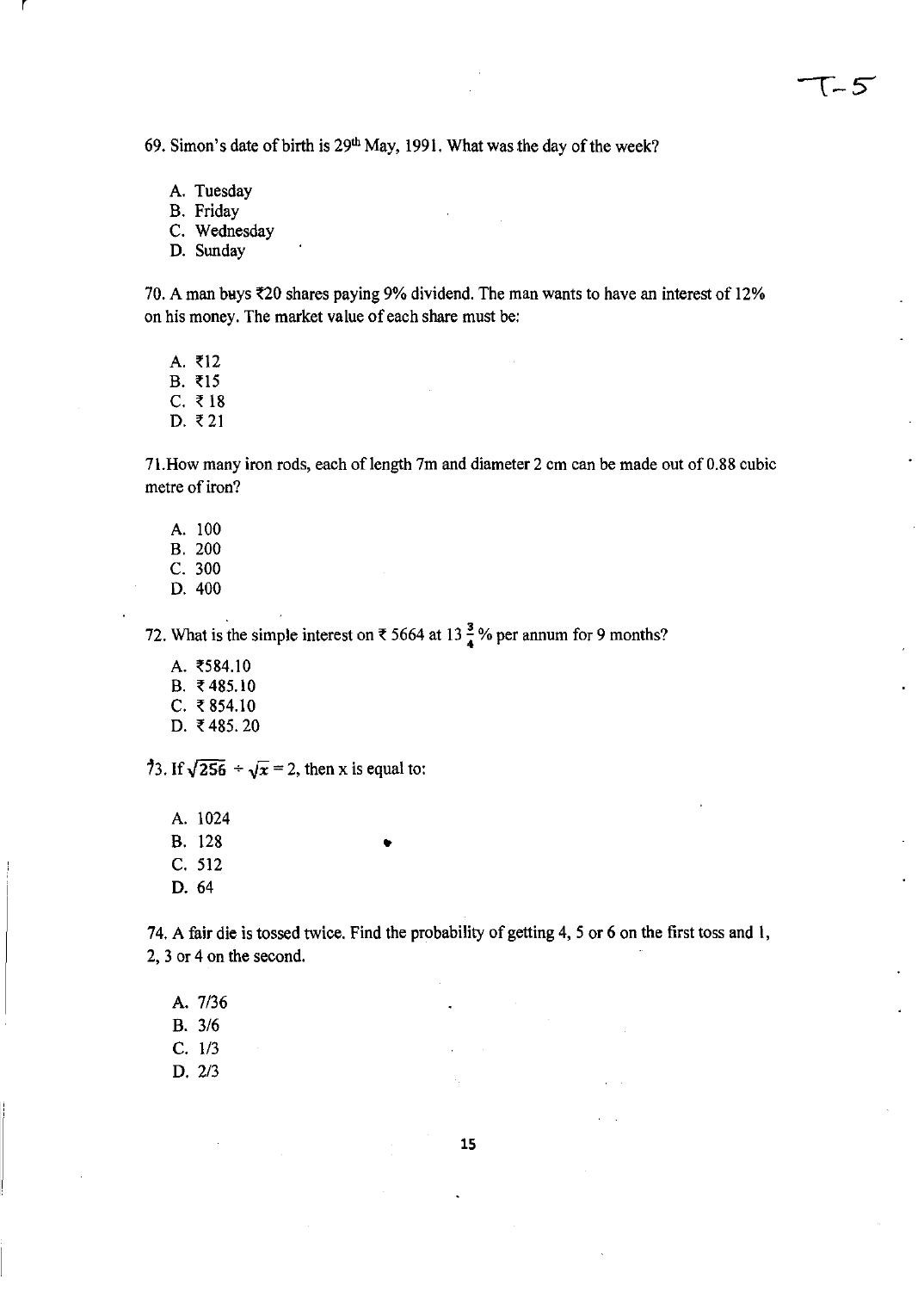75. How many subsets can be formed from the five elements in the set  $S = \{1, 3, 5, 7, 9\}$ ?

A.25 B. 32

r

- C. 30
- D. 34

# Section-D General Awareness and Social Studies (Questions 76-100)

- 76. Subsidy is an example of
	- A. Revenue Expenditure
	- B. Capital Expenditure
	- C. Both a and b
	- D. Neither a nor b

77. One of the main reasons for Vitamin D deficiency is

- A. Lack of adequate exposure to sunlight
- B. Lack of adequate sleep
- C. Lack of exercise
- D. Sedentary Lifestyle

78. Who is the author of the book The Third Pillar?

- A. Y. V Reddy
- B. Raghuram Rajan
- C. Urjit Patel
- D. Arvind Subramanian

79. The 'Black Pagoda' is another name for which temple

- A. Brihadeeswara Temple
- B. Konark Sun Temple
- C. Kurudumale Temple
- D. Someshwara Temple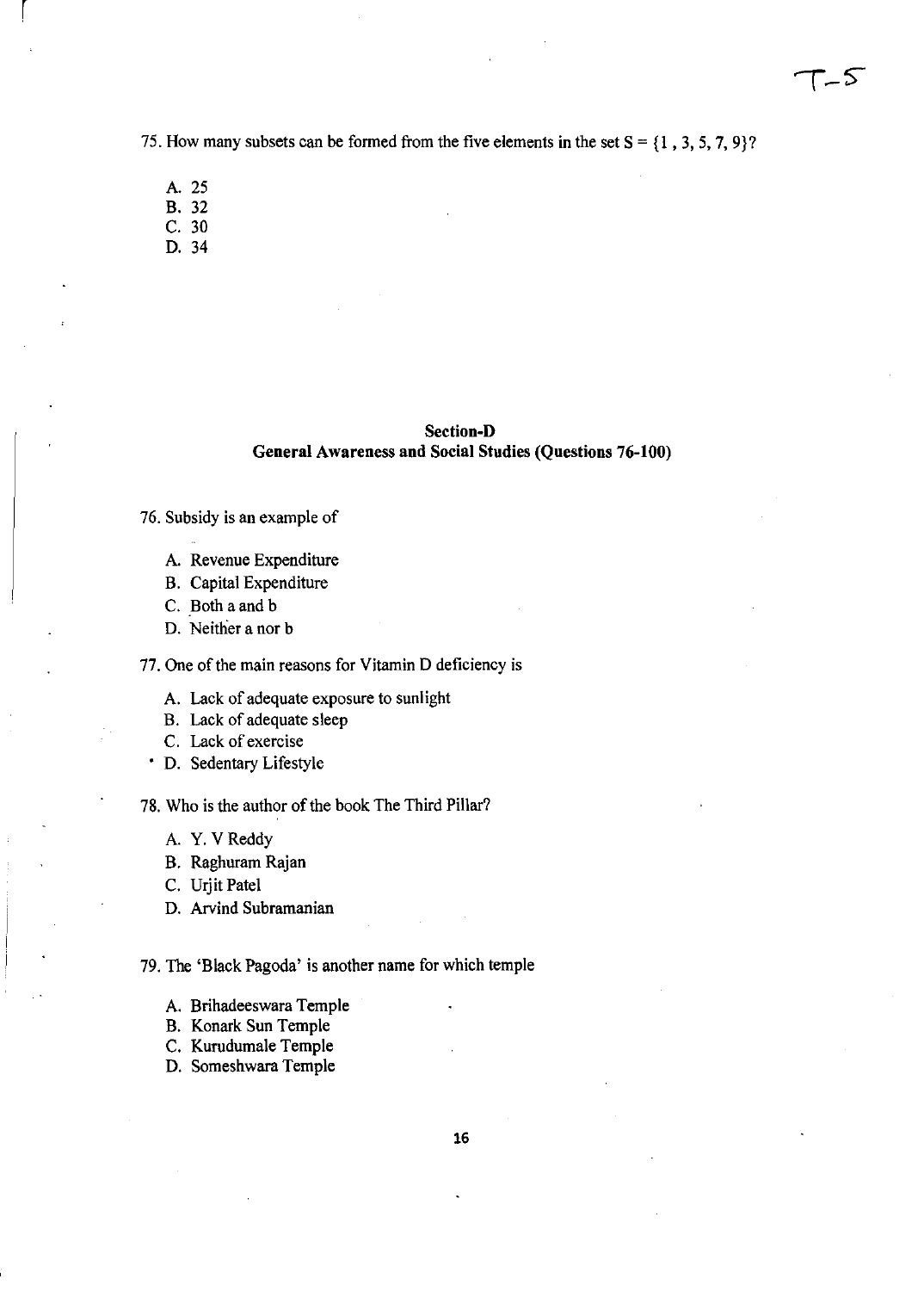80. Which Bengali political drama presented the story of brutality of indigo planters during colonial rule?

A. Chakar Darpan B. Gaikwar Darpan C. Neel Darpan

r

D. Swadeshi Jatra

81. Match the newspapers with their founders

I. Rammohan Roy

II. Ishwar Chandra Vidyasagar

III. Dadabhai Naoroji IV. Bal Gangadhar Tilak

a Kesari b.Sambad-Kaumudi c. Shome Prakash d. Rast Goftar

I. II. III. IV A. (b)(c) (d) (a) B. (a) (b) (c) (d) C. (d)  $(c)(a)$  (b) D. (b) (c) (a) (d)

82. The book 'Street Comer Society' on delinquency was written by

- A. A.KCohen
- B. William Whyte

C. M. N Srinivas

D. MacIver

83. The Niyamgiri Hills, central to protests against the Vedanta Resource Group is the sacred hills to which tribe?

- A. Baiga
- B. Bondo
- C. Dongria Kondh
- D. Santhal

84. Cadastral maps show details of which of the following?

- A. Weather conditions
- B. Boundaries and ownership of land
- C. Mountains and forests
- D. Water bodies

85. Directive Principles of State Policy is included in ------------- of the Constitution of India.

- A. Part I
- B. Part II
- C. PartX
- D. Part IV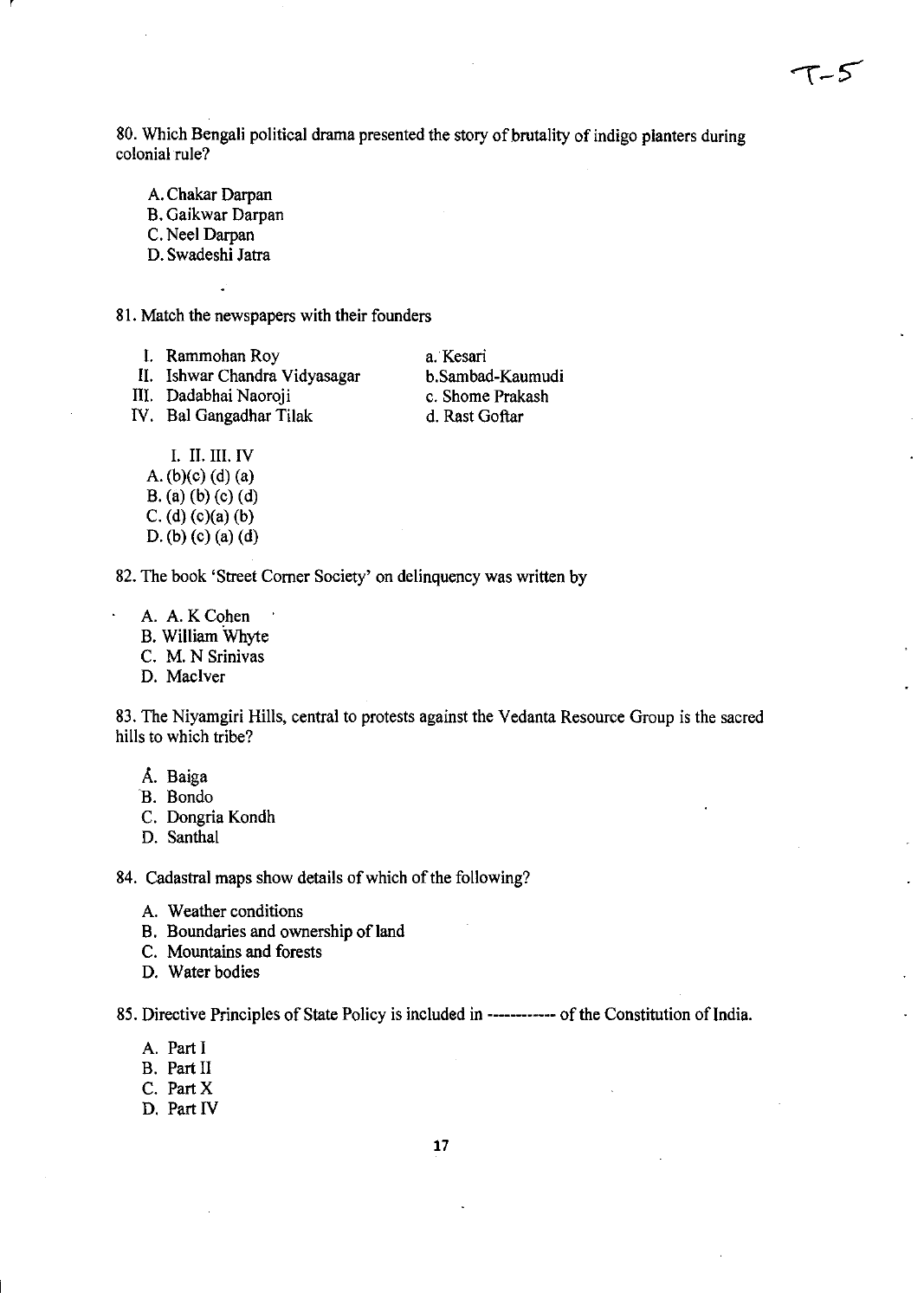86. Lokpal is authorized for dealing with

- A. Natural calamity
- B. Corruption
- C. War crimes
- D. Sedition

87. Goods and Services Tax (GST) in India is an example of

- A. Direct Tax
- B. Indirect Tax
- C. Income Tax
- D. Corporate Tax

88. Who is the author of "Annihilation of Caste."?

- A. lawaharlal Nehru
- B. Mahatma Gandhi
- C. B. R. Ambedkar
- D. Vivekananda

89. The Lok Sabha has reserved 84 seats for which of the following groups?

- A. Muslims
- B. Anglo-Indians
- C. Scheduled Castes
- D. Women

90. Which of the following Urban Local Body ranked No.1 in Swachh Survekshan 2019?

- A. Ujjain
- B. Mysuru
- C. Indore
- D. Navi Mumbai

91. Identify the wrong pair from the following.

- A. Bipin Rawat Indian Navy
- B. Sunil Arora Election Commission of India
- C. Pinaki Chandra Ghose -Lokpal
- D. Rekha Sharma National Commission for Women

92. A fundamental right is different from other rights because it is assured by

- A. Parliament
- B. National Human Rights Commission
- C. Prime Minister
- D. Constitution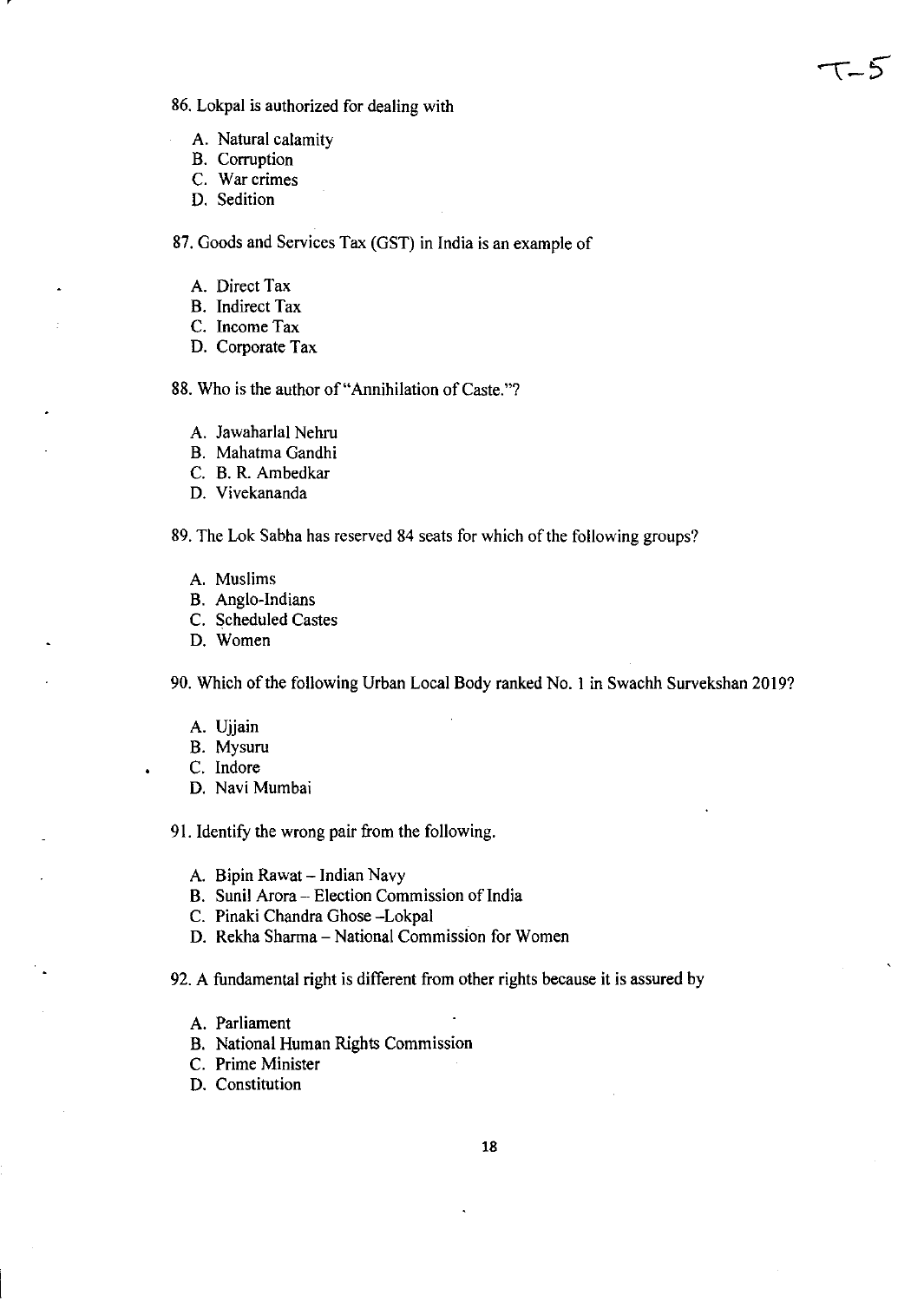93. Freedom to disagree with political authority is the fundamental feature of

- A. Monarchy
- B. Fascism

r

- C. Theocracy
- D. Democracy

94. Which of the following is not a recognized languages in the eight schedule of the Constitution of.India?

- A. Nepali
	- B. Bodo
	- C. Maithili
	- D. Bhojpuri

95. BHEL stands for:

- A. Bharat High Energy Limited
- B. Bharat Heavy Electronics Limited
- C. Bharat Heavy Electricals Limited
- D. Bharat Hi-tech Electricals limited
- 96. Mohun Bagan is a
	- A. Library
	- B. Football club
	- C. Literary society
	- D. Sports Newspaper

97. Rajaji National Park is located in which State of India?

- A. Jharkhand
- °B. Chhattisgarh
- C. Uttarakhand
- D. Uttar Pradesh

98. Which of the following regions that is an integral part of the Indian union is claimed by China as south-eastern Tibet?

- A. Arunachal Pradesh
- B. Assam
- C. Nagaland
- D. Manipur

99. The de facto capital of the Islamic State in Iraq and Syria (ISIS) was:

- A. Raqqa
- B. Abbasiya
- C. San'aa
- D. Baghdad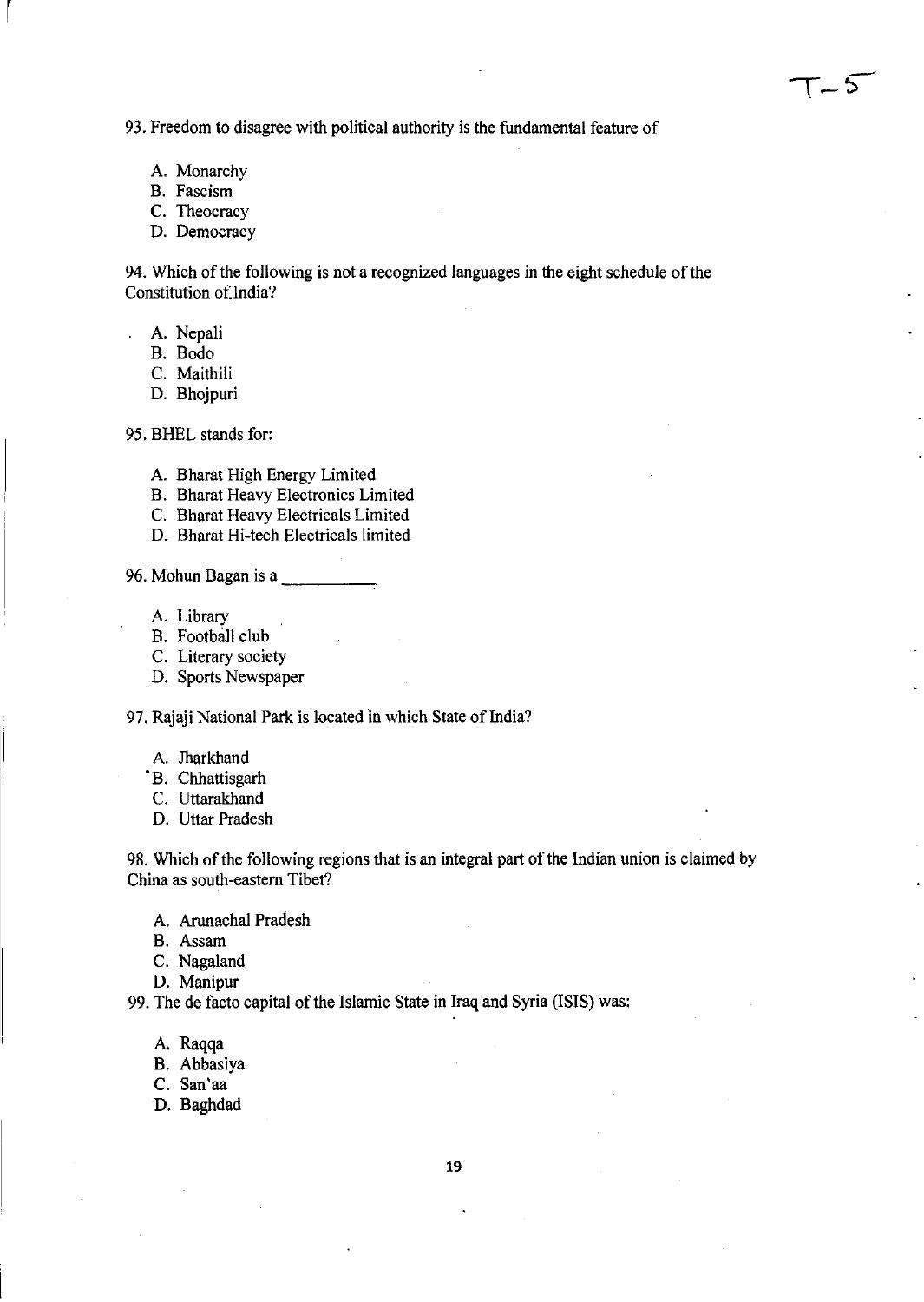# 100. What does the term Brexit mean?

- A. British Express Transit Services
- B. Economic Union of Britain, Luxembourg and Italy
- C. British exit from the European Union
- D. Great Britain's exit from Ireland, Scotland and Wales

**-r\_S-**